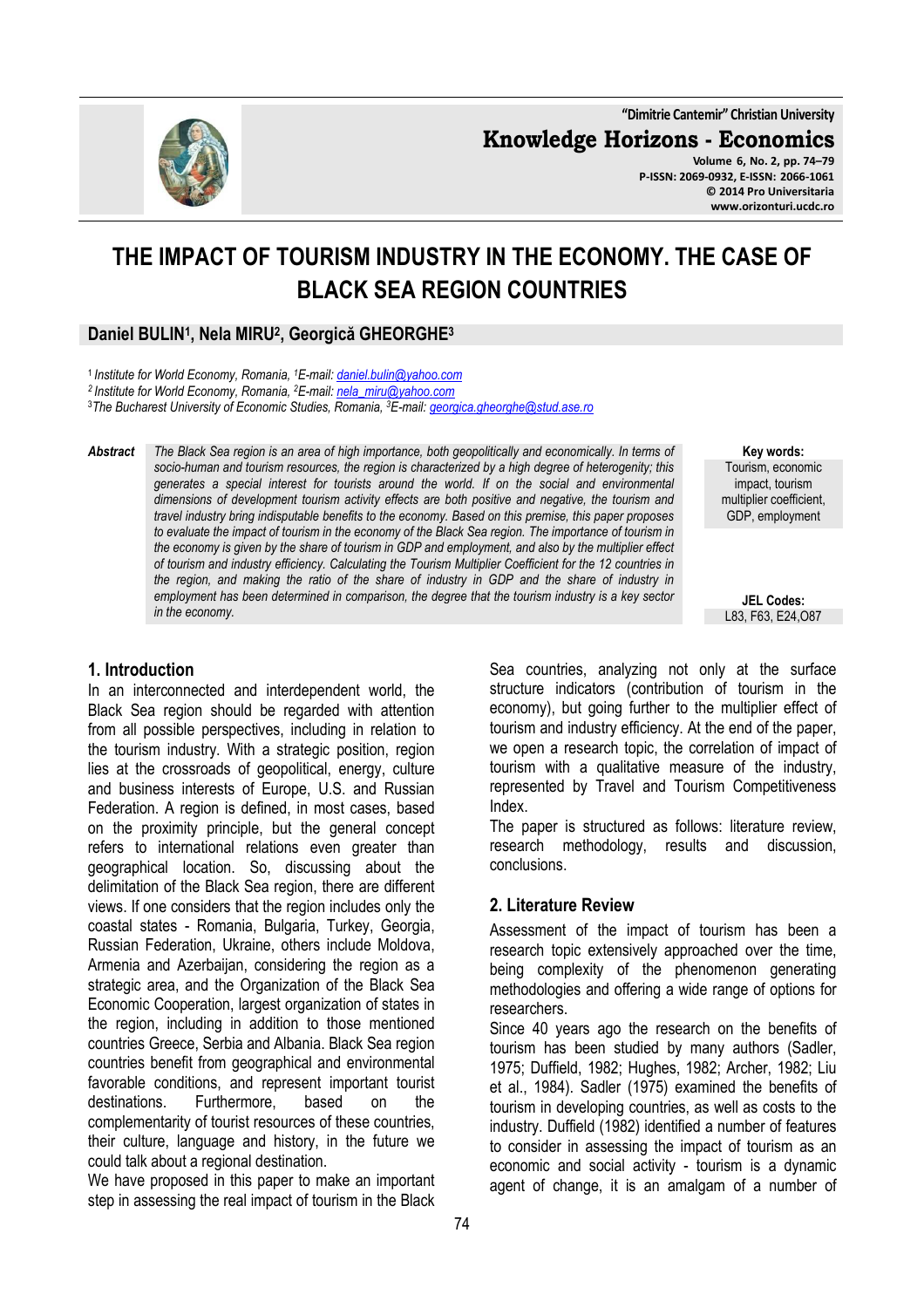industrial activities, it occurs within distinctive contexts. Hughes (1982) analyzed four important facets of tourism - the part of tourism in the growth of the service sector, the multiplier, employment generation and local authority rate generation.

Studies on the impact of tourism followed enshrined methodologies as input-output analysis - (Fletcher, 1989, Heng and Low, 1990) or tourism multiplier - Liu et al. (1984), Archer (1982). Fletcher (1989) improved input-output analysis, widely used to evaluate the economic impact of tourism and Heng and Low (1990), using the same methodology, evaluated perspectives and the impact of tourism development in Singapore, highlighting the role of human resources in this sector.

Liu et al. (1984) have calculated revenues multipliers for tourism in Turkey, using input-output method and linear equations, analyzing the direct and induced spending tourists. Archer (1982) studied the nature of tourism multipliers, origin, their evolution, strengths and weaknesses, limits, drawing attention to their use sometimes abusive and sought to observe their importance tourism policies.

The researches focused on groups of countries or regions (Fayissa et al., 2008), Lee and Chang, 2008) Ivanov and Webster, 2007), but also to case studies of national economies (Narayan, 2004), Heng and Low, 1990, Archer and Fletcher, 1999, Freeman and Sultan, 1997, Ahlert, 2008). Fayissa et al. (2008), using panel data for 42 African countries for the period 1995-2004, studied the potential contribution of tourism to economic growth and development, showing that income from tourism industry contributes significantly to the gross domestic product and economic growth in sub-Saharan Africa. Lee and Chang (2008) have tested the causal links between tourism development and economic growth, concluding that tourism has a higher impact in non OECD countries, compared with OECD countries. Archer and Fletcher (1996) analyze the impact made by tourism expenditure on incomes, employment, public sector revenue and the balance of payments in the Seychelles. Freeman and Sultan (1997) studied the impact of tourism - incoming and domestic tourism expenditure, on Israel economy, measured on three levels: direct, indirect and induced. Ivanov and Webster (2007) proposed a methodology for measuring the contribution of tourism to economic growth, using GDP per capita as the primary indicator and testing data on three countries: Cyprus, Greece and Spain. Narayan (2004), analyzing the Fiji tourism industry has shown its impact on GDP, balance of payments, real consumption, exchange rate, and domestic prices and wages, Ahlert (2008) developed a superior model inputoutput analysis using structural information provided by the Tourism Satellite Account, testing scenarios on tourism industry in Germany.

Last but not least, we note the opinions of Dwyer et al. (2004) who drew attention to the limits evaluation techniques tourism-multiplier analysis, input-output analysis thus bringing a critical perspective on research in recent decades.

## **3. Research Methodology**

Using statistics of the World Tourism and Travel Council, we analyzed impact indicators of tourism in the 12 countries of the Black Sea region (states of the Organization of the Black Sea Economic Cooperation): direct contribution to GDP (share of total GDP generated both directly and indirectly by the tourism industry.); direct contribution to employment (number of jobs generated directly in tourism and travel, plus indirect and induced contributions.); total contribution to GDP (the GDP site generated by the tourism industry hotels, travel agencies, airlines and other transportation, food and leisure units, of the total value of the GDP); total contribution to employment (the percentage of seats direct employment generated by the tourism industry in the total economy).

The next step was to calculate the multiplier effect of tourism in the 12 countries of the Black Sea region. The World Tourism Organization defines the multiplier effect as the additional volume of income earned by a unit of tourist expenditure that will be used in the economy. Some authors (Gheres, 2013) propose the following method of calculating the multiplier effect:

## $K = \frac{\text{direct impact} + \text{indirect} + \text{impact} + \text{induced impact}}{1 + \text{induced impact}}$ direct impact.

Adapting the formula, we used shares of tourism contribution to GDP, respectively employment, and K multiplier values were determined as follows:

$$
K\,GDP = \frac{\% \, total \, GDP}{\% \, direct \, GDP}
$$

K Employment =  $\frac{\% \text{ total}_i}{\% \text{ direct}_i}$  Employment

Thus multipliers calculated were compared, both between countries and between categories - GDP and Employment, considering the reference value in the literature,  $K = 3$ .

The next phase was to assess the impact of tourism through effective, analogy with labor productivity. Thus, the share of the total contribution/direct contribution of tourism to GDP and total/direct tourism employment tourism industry show efficiency.

$$
E \text{ direct} = \frac{\% \text{ direct GDP}}{\% \text{ direct Employment}}
$$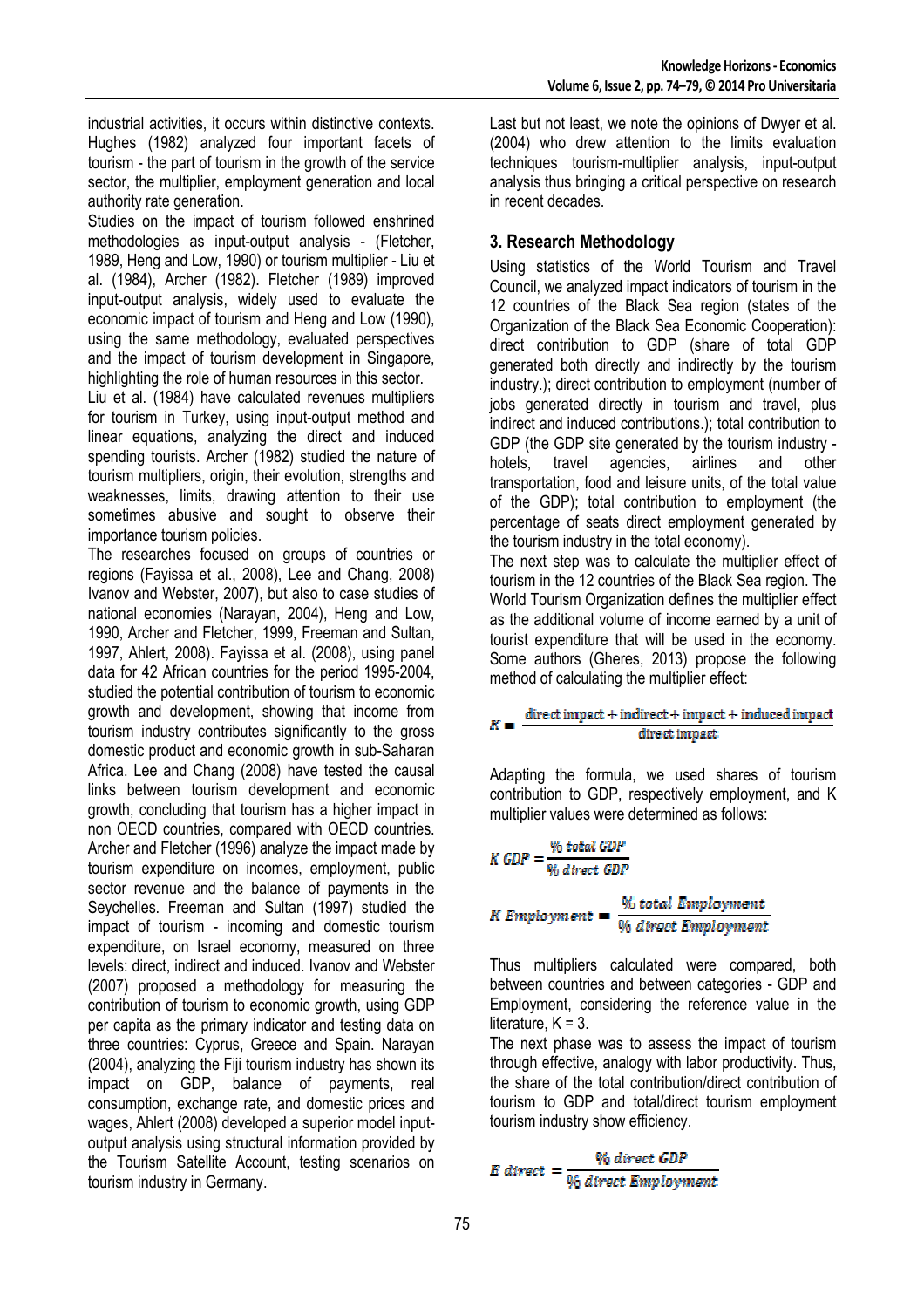#### $E\ total = \frac{\% total\ GDP}{\% total\ Employment}$ Weater GDP

The values of E(Efficiency) have been compared with the value 1, such that if e is less than 1, then we speak of a tourism industry inefficient, otherwise if E is greater than 1, then we are in a situation of effective tourism in the economy of the country concerned.

Further, the 12 countries have been grouped according to K and E, respectively the Travel and Tourism Competitiveness Index recorded in 2013. Since 2007, World Economic Forum, an independent international organization, has developed a model for measuring tourism competitiveness, based on 14 pillars grouped into 3 categories: Regulatory framework (Policy rules and regulations, Environmental sustainability, Safety and security, Health and hygiene, Prioritization of Travel and Tourism), Business environment and infrastructure (Air transport infrastructure, Ground transport infrastructure, Tourism infrastructure, Information and Communications Technology infrastructure), Human, cultural and natural resource (Human resources, Affinity for Travel&Tourism, Natural resources, Cultural resources). Each of the 14 pillars consists of subcategories, quantifying results on a scale of 1 (low competitiveness) to 7 (high competitiveness).

#### **4. Results and Discussion**

#### *4.1. Empirical investigation*

The direct impact of tourism in the Black Sea countries ranges between 6.5% of GDP in Greece and only 0.9% of GDP in Moldova, only in five of the 12 countries the tourism industry's contribution to GDP is higher global average (2.9%).The total contribution of tourism to GDP ranges between 16.7% in Albania and only 2.6% in Moldova, also only in five analyzed countries share of industry is higher than the global average (9.5%). Estimates for this year show a growth of GDP generated by the tourism industry by 4.3%, registering significant increases Russian Federation (direct -7%, total  $-5.7%$ ), Serbia (direct  $-6.6%$  total  $-6.2%$ ) and Georgia (direct  $-6.4\%$  total  $-6.1\%$ ). Projections for the next 10 years show an increase in industry by 4.2% annually, around which the global average stands and Black Sea countries, higher performances are recorded by Georgia (6.10% direct, total -6.00%), Albania (direct – 5.60%, total – 5.40%) and Azerbaijan (5.50% direct, total  $-5.30%$ ).

| Table 1a.T&T industry direct in GDP |  |
|-------------------------------------|--|
|-------------------------------------|--|

| <b>COUNTRY</b>  | 2013  | Growth 2014* | Annual growth*<br>2014-2024 |
|-----------------|-------|--------------|-----------------------------|
| Albania         | 4.80% | 5.50%        | 5.60%                       |
| Armenia         | 2.00% | 3.20%        | 3.40%                       |
| Azerbaijan      | 2.40% | 0.50%        | 5.50%                       |
| <b>Bulgaria</b> | 3.70% | 4.80%        | 2.80%                       |
| Georgia         | 6.20% | 6.40%        | 6.10%                       |

| <b>COUNTRY</b>     | 2013  | Growth 2014* | Annual growth*<br>2014-2024 |
|--------------------|-------|--------------|-----------------------------|
| Greece             | 6.50% | 3.10%        | 3.40%                       |
| Moldova            | 0.90% | 3.20%        | 3.30%                       |
| Romania            | 1.60% | 3.70%        | 4.00%                       |
| Russian Federation | 1.40% | 7.00%        | 3.90%                       |
| Serbia             | 1.90% | 6.60%        | 4.90%                       |
| Turkey             | 4.60% | 6.10%        | 4.20%                       |
| Ukraine            | 2.30% | 4.90%        | 4.30%                       |
| World              | 2.90% | 4.30%        | 4.20%                       |

| <b>Source:</b> by authors based on World Travel and Tourism |  |  |  |  |
|-------------------------------------------------------------|--|--|--|--|
| Council Reports - Travel & Tourism Economic Impact 2014     |  |  |  |  |
| Note: *forecast                                             |  |  |  |  |

*Table 1b*.T&T industry total in GDP

| <b>COUNTRY</b>            | 2013   | Growth 2014* | Annual growth*<br>2014-2024 |
|---------------------------|--------|--------------|-----------------------------|
| Albania                   | 16.70% | 4.60%        | 5.40%                       |
| Armenia                   | 7.70%  | 3.80%        | 3.70%                       |
| Azerbaijan                | 8.80%  | 1.40%        | 5.30%                       |
| Bulgaria                  | 13.30% | 3.70%        | 2.60%                       |
| Georgia                   | 21.20% | 6.10%        | 6.00%                       |
| Greece                    | 16.30% | 3.00%        | 3.70%                       |
| Moldova                   | 2.60%  | 3.40%        | 3.50%                       |
| Romania                   | 5.10%  | 5.40%        | 3.80%                       |
| <b>Russian Federation</b> | 5.80%  | 5.70%        | 3.70%                       |
| Serbia                    | 5.70%  | 6.20%        | 4.50%                       |
| Turkey                    | 12.30% | 4.10%        | 4.20%                       |
| Ukraine                   | 8.60%  | 4.60%        | 3.90%                       |
| World                     | 9.50%  | 4.30%        | 4.20%                       |

**Source:** by authors based on World Travel and Tourism Council *Reports - Travel & Tourism Economic Impact 2014*  Note: \*forecast

Absolute volume of the tourism industry in the Black Sea countries ranks Russian Federation on position 12th in the world, Turkey ranked 14th and Greece 27th position. However, based on industry contribution to GDP, only Greece maintains an honorable position in the world (40), being surpassed by Albania (39) and the highest-ranked country in the group, Georgia (30). Projections for the next decade show that the tourism industry as the Black Sea countries will not grow spectacularly, countries with developed tourism to Greece and Turkey being located after half in the World Ranking.

| Table 2. Black Sea countries rankings on T&T industry |  |  |  |
|-------------------------------------------------------|--|--|--|
|-------------------------------------------------------|--|--|--|

| <b>COUNTRY</b>     | Absolute | Relative | Growth | Long term |
|--------------------|----------|----------|--------|-----------|
| Albania            | 107      | 39       | 85     | 46        |
| Armenia            | 143      | 114      | 112    | 120       |
| Azerbaijan         | 72       | 98       | 172    | 51        |
| Bulgaria           | 66       | 58       | 113    | 169       |
| Georgia            | 92       | 30       | 47     | 32        |
| Greece             | 27       | 40       | 134    | 121       |
| Moldova            | 169      | 181      | 123    | 133       |
| Romania            | 60       | 154      | 68     | 115       |
| Russian Federation | 12       | 141      | 56     | 118       |
| Serbia             | 102      | 144      | 44     | 82        |
| Turkey             | 14       | 63       | 101    | 100       |
| Ukraine            | 53       | 100      | 82     | 109       |

*Source:* by authors based on World Travel and Tourism Council *Reports - Travel & Tourism Economic Impact 2014*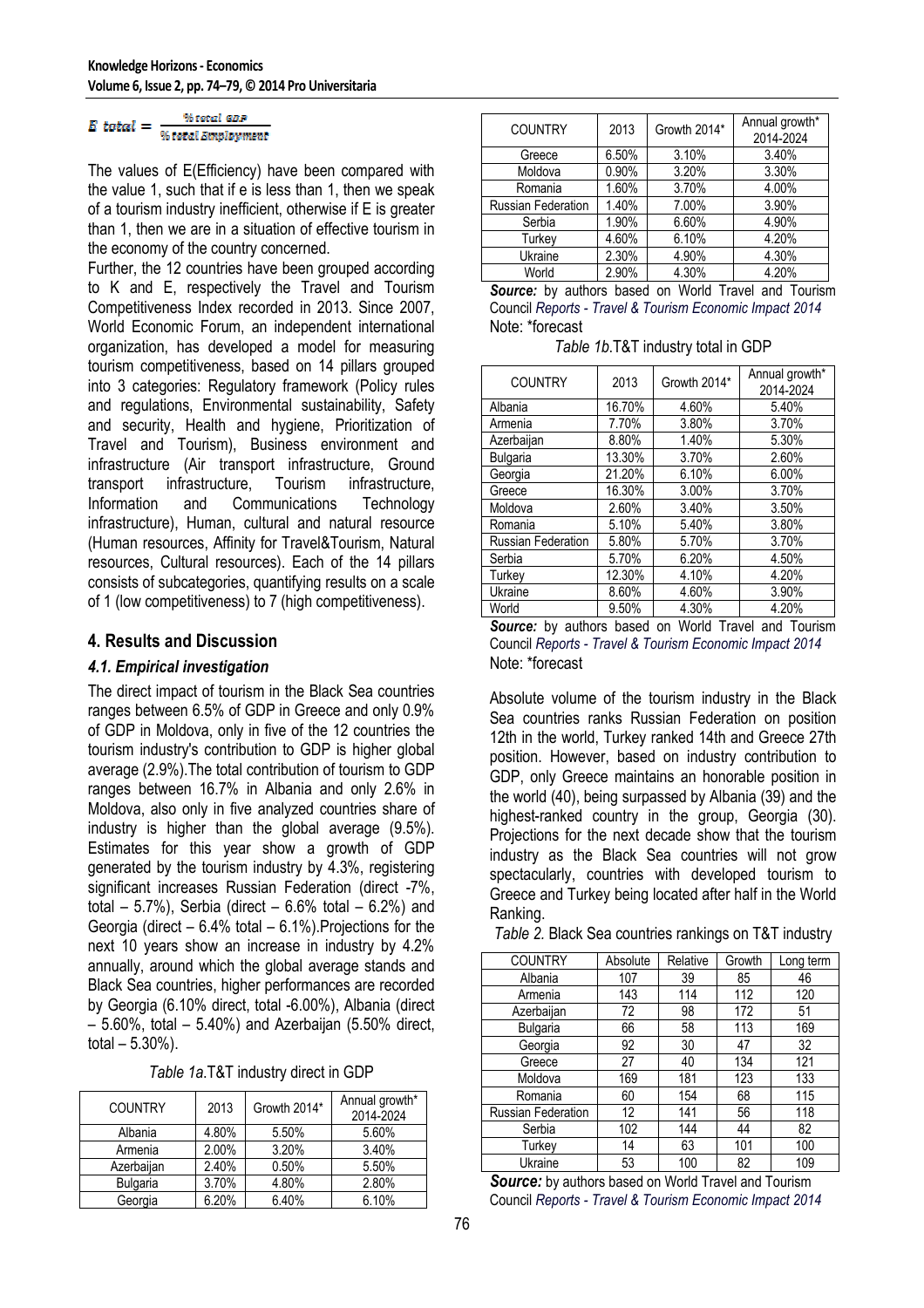The total number of jobs created (direct, indirect and induced) of tourism industry in the Black Sea countries in 2013 was more than 10 million, of which nearly 3 million jobs directly in the industry. Direct contribution of tourism in employment of 3.4% globally is reached by Bulgaria and breached by Albania (4.3%) and Georgia (5.1%), the performer being Greece (8.9%).Estimates of the increase in the number of direct jobs in tourism worldwide is 2.2%, Serbia (6%), Albania (5.2%) and Bulgaria (4,3%) being among countries in the region with superior evolutions. Instead, Moldova and Azerbaijan the number of jobs will drop. If in the next 10 years we expect a 2% annual increase of jobs directly generated in the tourism industry worldwide, the evolutions in the Black Sea region are different: Turkey (4.1%) and Albania (3.5%) will record higher rates, while in Armenia, Bulgaria, Moldova and Ukraine the number of jobs in tourism will decrease. Nearly 9 percent of the jobs in the world are related to the tourism industry, in five of the 12 countries in the Black Sea region the share is higher: Greece (18.2%), Georgia (18%), Albania (15.2%), Bulgaria (12.2%) and Ukraine (9.1%). 2,4 percent growth estimated for 2014 worldwide is reflected in the evolution of countries in the region, only in Azerbaijan the number of jobs generated by the industry will drop (3%).For the next 10 years is projected to increase globally the total number of jobs, direct, indirect and induced tourism industry by 2.5%, the rate exceeded only by Turkey (2.7%) of the Black Sea region, in four countries expecting declines (Armenia, Bulgaria, Moldova, Ukraine).

| <b>COUNTRY</b>        | 2013<br>% | 2013<br>Jobs | Growth<br>2014* | Annual<br>growth*<br>2014-2024 |
|-----------------------|-----------|--------------|-----------------|--------------------------------|
| Albania               | 4.30%     | 41000        | 5.20%           | 3.50%                          |
| Armenia               | 1.80%     | 21500        | 0.00%           | $-0.60%$                       |
| Azerbaijan            | 2.20%     | 95000        | $-3.70%$        | 1.00%                          |
| <b>Bulgaria</b>       | 3.40%     | 100100       | 4.30%           | $-0.40%$                       |
| Georgia               | 5.10%     | 89500        | 2.00%           | 1.60%                          |
| Greece                | 8.90%     | 319500       | 2.60%           | 1.70%                          |
| Moldova               | 0.70%     | 8800         | $-1.40%$        | $-2.60%$                       |
| Romania               | 2.40%     | 212500       | 3.20%           | 0.50%                          |
| Russian<br>Federation | 1.40%     | 967000       | 1.60%           | 0.70%                          |
| Serbia                | 2.60%     | 35000        | 6.00%           | 1.70%                          |
| Turkey                | 2.30%     | 587500       | 3.80%           | 4.10%                          |
| Ukraine               | 2.00%     | 416000       | 3.00%           | $-0.10%$                       |
| World                 | 3.40%     | 2893400      | 2.20%           | 2.00%                          |

**Source:** by authors based on World Travel and Tourism Council *Reports - Travel & Tourism Economic Impact 2014*  Note: \*forecast

| 2013   | 2013     | Growth   | Annual    |
|--------|----------|----------|-----------|
| %      | Jobs     | 2014*    | growth*   |
|        |          |          | 2014-2024 |
| 15.20% | 146500   | 4.10%    | 3.20%     |
| 6.80%  | 81500    | 1.10%    | $-0.40%$  |
| 8.00%  | 351500   | $-3.00%$ | 0.70%     |
| 12.20% | 356000   | $3.00\%$ | $-0.90%$  |
| 18.00% | 318000   | 1.60%    | 1.50%     |
| 18.20% | 657000   | 2.70%    | 2.30%     |
| 2.20%  | 26700    | 1.30%    | $-2.50%$  |
| 5.70%  | 500500   | 5.30%    | 0.50%     |
|        |          |          |           |
| 5.50%  | 3935000  | 0.80%    | 0.30%     |
| 6.40%  | 86500    | 5.60%    | 1.20%     |
| 9.10%  | 2317500  | 1.00%    | 2.70%     |
| 7.70%  | 1570000  | 2.60%    | $-0.60%$  |
| 8.90%  | 10346700 | 2.40%    | 2.50%     |
|        |          |          |           |

*Table 3b.*T&T total contribution in employment

**Source:** by authors based on World Travel and Tourism Council *Reports - Travel & Tourism Economic Impact 2014*  Note: \*forecast

### *4.2. Tourism Multiplier Coefficient*

Globally, tourism multiplier coefficient for GDP (3.28) is higher than for the employed population (2,62), a phenomenon that are registered in most countries in the Black Sea region (8 of them, Bulgaria recorded equal values).

Theoretical value of the multiplier (3) is exceeded in 7 of the 12 countries analyzed for both GDP and employment, only in Greece multiplier values are less than 3 in both cases.

It is worth mentioning the high values recorded by the Russian Federation (4.14 GDP; 3.93 Employment), and discrepancies between the Turkey tourism multiplier coefficient for GDP (2.67), than for the employment (3.96).

## *4.3. T&T industry efficiency*

Supraunitary values of E suggest tourism industry is efficient, because the share of T&T industry in GDP is higher than the share in employment. Worldwide tourism activity itself is ineffective (0.85), but the industry as a whole is effective (1.07), a phenomenon that is not registered in the Black Sea region. In eight of the 12 countries in the tourism industry is effective both directly and total, in six of these direct efficiency is higher or at least equal the total efficiency (Albania, Bulgaria, Georgia, Moldova, Turkey, Ukraine). In contrast, in Greece, Romania and Serbia there is an inefficiency of tourism, especially worrying thing for Greece, a major international tourism destination. It is worth mentioning the efficiency of tourist activity in Turkey itself, the direct effects of tourism in the economy is higher than the global average.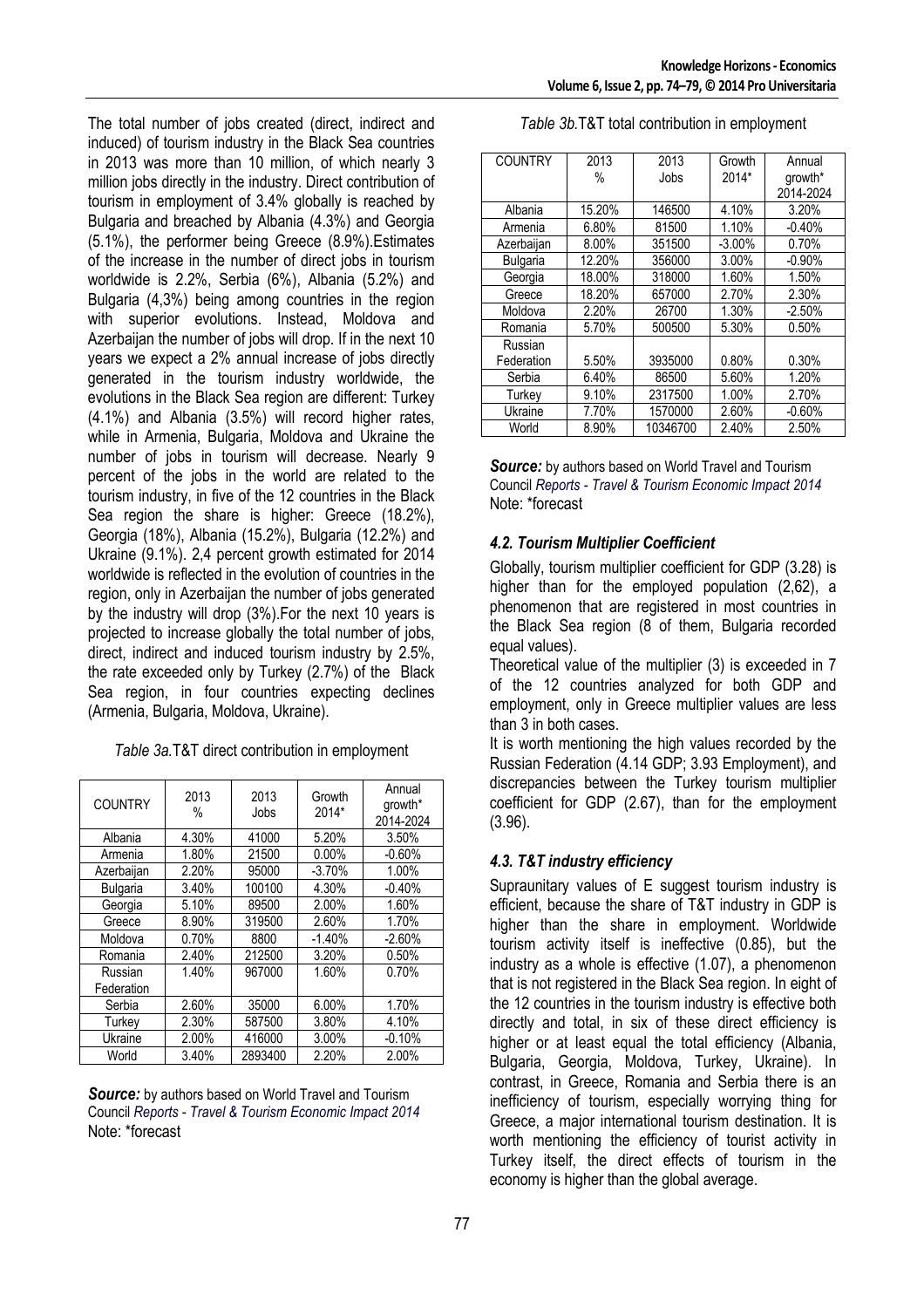

**Tourism Multiplier Coefficient** 

*Source:* authors' calculations *Source:* authors' calculations

Fig. no. 1.**Tourism Multiplier Coefficient** Fig. no. 2.**Industry efficiency**

#### **5. Conclusions**

Looking as a whole the tourism multiplier values and T & T industry efficiency and correlates them with travel and tourism competitiveness index values for 2013, it is found that the Black Sea region countries do not form a homogeneous group. So, we are talking about an efficiency of T&T industry (>1) and a higher K multiplier than the reference value from the literature (> 3) in 7 of the 12 countries analyzed, three of them - Bulgaria, Georgia and the Russian Federation, recording for





2013 travel and tourism competitiveness indexes above the global average.

Instead although the coefficient multiplier of the tourism for GDP is low, Turkey has a higher TTCI than countries with better results on this aspect. Furthermore, although Greece is the top country on the Black Sea Region in the ranking of Travel and Tourism Competitiveness Index, both efficiency and the multiplier effect of the tourism is low.

| Efficiency < 1 AND | Efficiency < 1 AND            | Efficiency > 1 AND            | Efficiency > 1 AND        | <b>TTCI</b>             |
|--------------------|-------------------------------|-------------------------------|---------------------------|-------------------------|
| Multiplier         | <b>Multiplier Coefficient</b> | <b>Multiplier Coefficient</b> | Multiplier Coefficient>3  | Global Average = $4.09$ |
| Coefficient<3      | $GDP < = 3$                   | Employment>3                  |                           |                         |
| Greece (4.75)      |                               | <b>Turkey (4.44)</b>          | Bulgaria (4.38)           | ICT > 4.09              |
|                    |                               |                               | Georgia (4.1)             |                         |
|                    |                               |                               | Russian Federation (4.16) |                         |
|                    | Romania (4.04)                | Moldova (3.6)                 | Albania (3.97)            | ICT                     |
|                    | Serbia (3.78)                 |                               | Armenia (3.96)            | < 4.09                  |
|                    |                               |                               | Azerbaijan (3.97)         |                         |
|                    |                               |                               | Ukraine (3.98)            |                         |

*Source:* based on Fig. no.1, Fig no.2 and TheTravelandTourismCompetitivenessIndex2013Data Analyzer accessed at http://www.weforum.org/issues/travel-and-tourism-competitiveness/ttci-platform